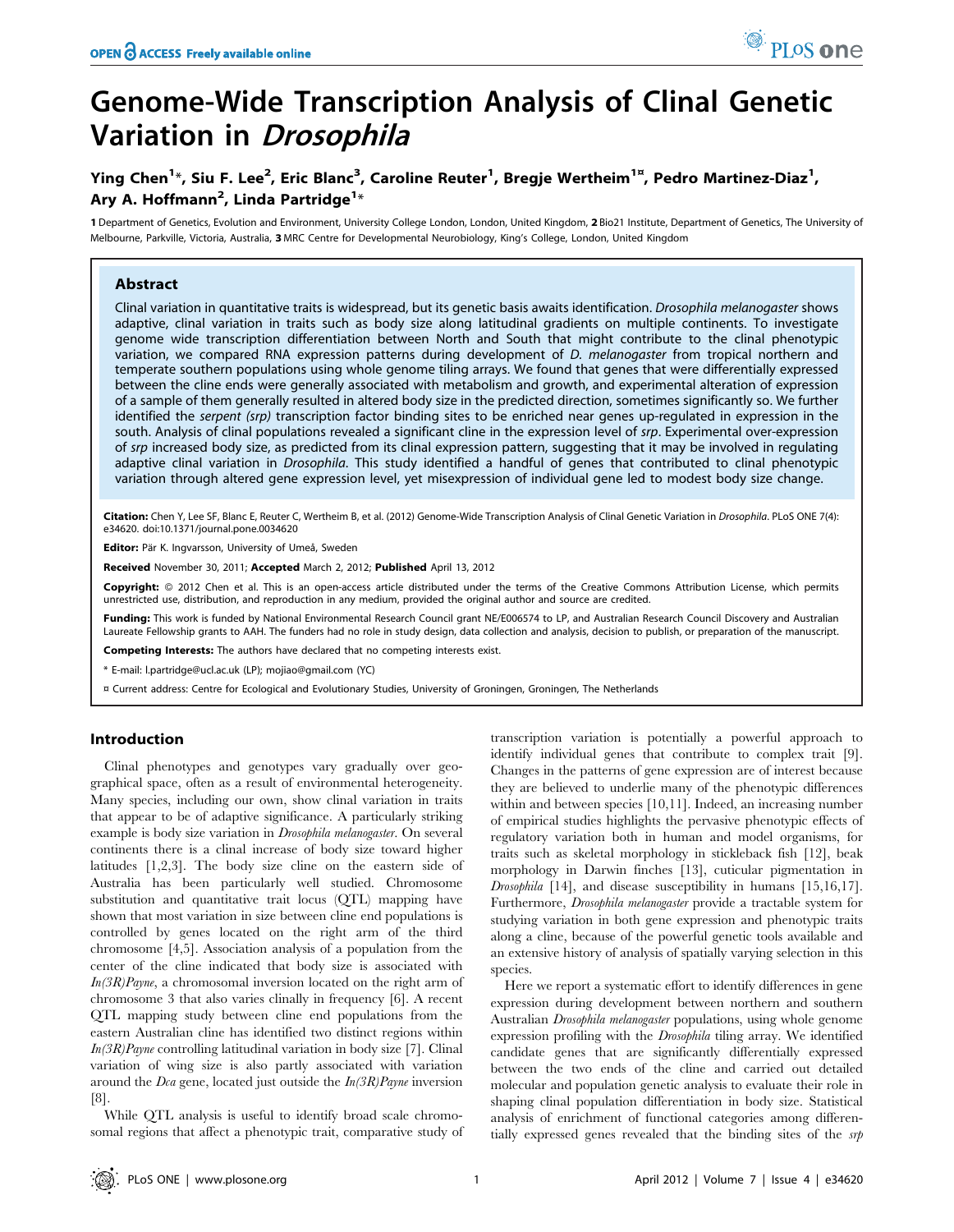transcription factor (TF) were significantly enriched near genes upregulated in South 2<sup>nd</sup> instar larvae. Further population survey identified significant clinal variation in expression of the *srp* gene along the latitudinal gradient. Over-expression of srp significantly increased wing size, as predicted from its expression cline, suggesting that  $s\not\psi$  may be involved in regulating the clinal size variation in Drosophila.

#### Results and Discussion

### 1. Differential gene expression between northern and southern populations

To identify genes that are differentially expressed along the body size cline in eastern Australia, we sampled five northern and five southern populations from the extreme ends of the cline (Table S2) and tested for differences in gene expression at two developmental time points, in the second and third instar larval stages, using the Drosophila tiling array. Data analysis was carried out using the hierarchical Bayesian model implemented in Limma [18] to infer differential expression between North and South at each developmental time point separately. The procedure identified 826 probes covering 67 genes and 5 intergenic regions in the second instar larval stage, and 777 probes covering 70 genes and 6 intergenic regions in the third instar larval stage. Fourteen genes were differentially expressed in both stages, a much greater degree of overlap than would be expected by chance  $(P<<0.001)$ , implying both a genuine signal in the data and that some genes are indeed differentially expressed between northern and southern populations during a large part of larval development. There was, however, very little overlap among expression differences for intergenic regions, suggesting that these differences might be largely due to expression noise. DNA sequence variation between North and South might affect transcription analysis (see Material and Methods), which might lessen power to detect differentially expressed genes, and lead to a substantial false discovery rate [19]. This may partially explain why there were relative few differentially expressed genes between North and South.

#### 2. Statistical analysis of functional categories

To further identify potentially important biochemical processes in a statistically rigorous way, we made use of the freely available software package Catmap (http://bioinfo.thep.lu.se/Catmap) [20]. This program assigns significance to gene categories based on their relative statistical ranking or representation within the differentially expressed genes, in order to determine if any gene annotation is represented more often than expected by chance. We ran Catmap analysis on the ranked gene list, based on the Bayesian t statistics of differentially expressed genes for overrepresentation of functional categories from a number of biological databases, including Gene Ontology (GO) and InterPro, and several customized databases that contain microarray data and functional classifications from previously published studies. This generated a list of gene categories showing significant overrepresentation among the genes with altered expression between the cline ends (Table 1). Metabolic and oxidation related processes were significantly up-regulated in the South (Table 1), possibly due to higher metabolic rates at higher latitudes [21]. The gene categories that were over-represented among up-regulated genes in populations from the North, on the other hand, were mostly related to cellular component organization and biogenesis. Chromosome 3R was over-represented in up-regulated genes in the South at both developmental stages, consistent with the mapping of the body size difference between cline ends to this genomic region.

The observed gene expression differences between cline ends might be due to the effect of differential activity of transcription factors. The result of Catmap analysis suggested that srp TF binding site was significantly over-represented near genes that were up-regulated in the South  $2<sup>nd</sup>$  instar larvae. The srp gene is located at 89A, near the proximal breakpoint of  $In(3R)Pa$ yne. It is an endoderm-specific GATA transcription factor essential for fat body and blood cell development, and positively regulates cellular biosynthetic processes and the humoral immune response [22,23,24,25,26,27,28,29].

#### 3. Size effect of the candidate genes by mis-expression

We verified the expression differences of the 29 genes with the most significant P values (false discovery rate  $FDR < 0.01$ ) (Table S1) by qRT-PCR with cDNA samples from the population samples used in the tiling array analysis plus an additional 5 northern and 5 southern cline end populations (Table S2 and S3). We confirmed that all of the 29 genes were indeed differentially expressed between northern and southern populations (Table S1). We selected 11 of these candidate genes to experimentally analyse their effect on body size using the GAL4/UAS system. Some of the selected genes (CG11034, Jon44E, CG6776, elp1, GstD6,  $CG5999$  and  $Ugt36Bc$ ) are clearly involved in metabolism, while others (CG32073, CG3984, CG13905 and CG31436) have no known function. For the latter group, this study may help annotate gene function. UAS-RNAi or p{UAS} lines of the 11 candidate genes were individually crossed to a constitutively and ubiquitously expressed driver daughterless-GAL4 (da-GAL4) line. The average wing size (a reliable indicator of body size) of the progeny was compared to that of the control cross offspring (da-Gal4/+; wDah). All lines were made co-isogenic by multiple generations of backcrossing and standard density rearing was used to generate flies for wing size measurement. The change in wing size between mis-expression and control crosses are shown in Figure 1. If directions of wing size change were consistent with their expression profile between North and South, they were given a positive value and if contrary a negative value. Mis-expression of most of the candidate genes produced the expected direction of change in wing size, with the exception of CG32073, which was up-regulated in the South yet produced smaller wing size in both sexes when over-expressed. However, the effects on wing size were generally small and sometimes inconsistent between females and males, apart from over-expression of elp1 and geko (Figure 1). Overexpression of these two genes led to a striking 5% and 8% decrease in female wing size, suggesting elp1 and geko might indeed be involved in regulating body size, because both are up-regulated in the North where flies are smaller. The  $elp1$  gene codes for an RNA-dependent RNA polymerase involved in RNAi and transposon suppression [30]. Geko is involved in sensory perception of smell and behavioral response to ethanol [31,32]. There was no obvious link between the function of the two genes and body size. Overall the effect of each individual gene was small, suggesting that the body size cline is controlled by multiple loci, many of them contributing with minor effect.

### 4. Clinal variation of srp expression level and the size effect of srp over-expression

To uncover any clinal variation associated with  $s$ the that might be important in clinal adaptation of traits, we made an extensive survey of srp gene expression level in 15 populations along the east coast of Australia. We detected a positive linear cline of srp expression level along this latitudinal gradient ( $\mathbb{R}^2$  = 0.36; P<0.05). The Coffs Harbour population was an outlier (Bonferroni p-values for Studentized residuals  $P = 0.03$  and the latitudinal association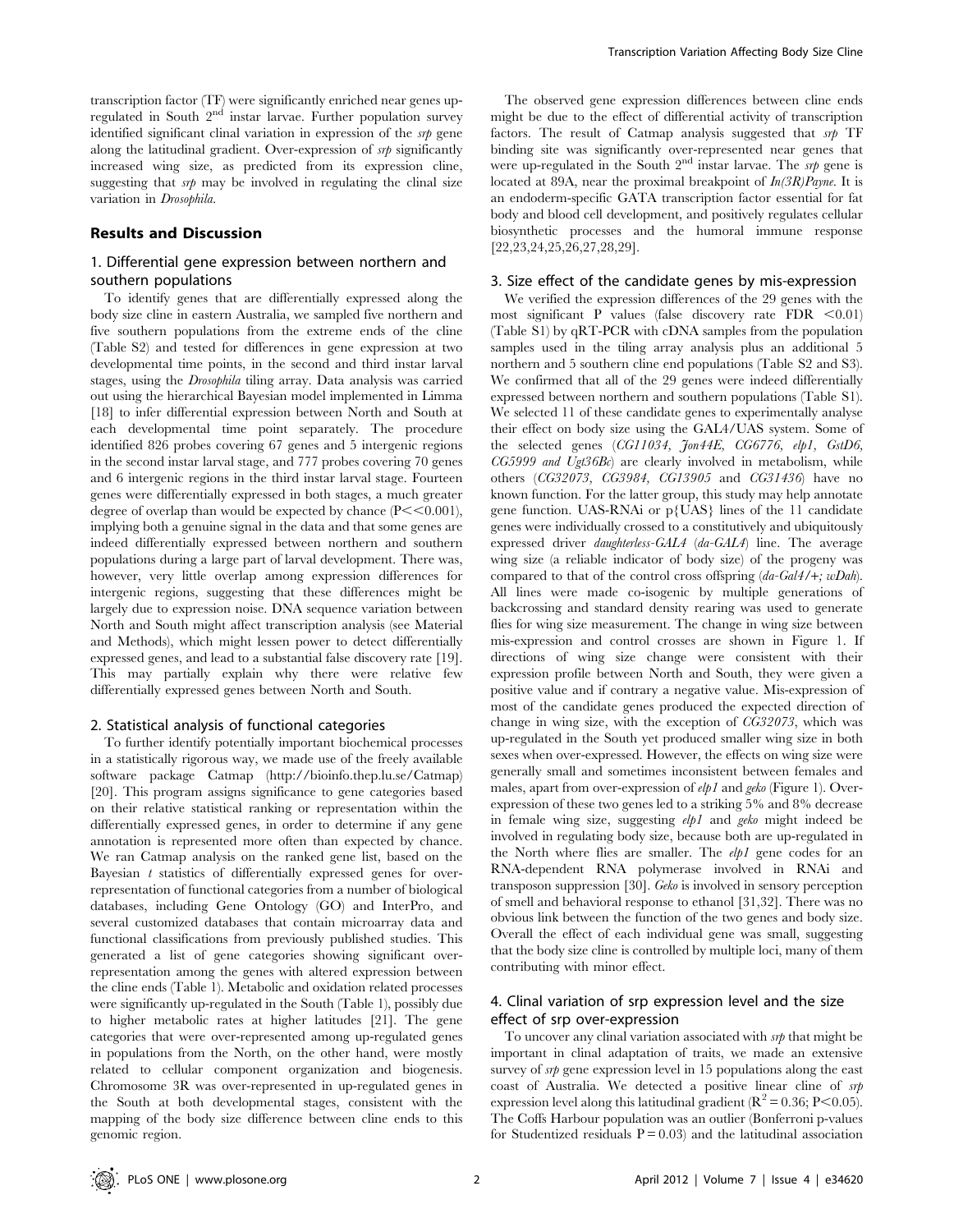Table 1. Process level comparison between North and South.

| <b>Functional categories</b>                                               | p value  |
|----------------------------------------------------------------------------|----------|
| Up-regulated in South 2 <sup>nd</sup> instar                               |          |
| Chr3R: 10000001-20000000                                                   | 1.59E-06 |
| srp TF binding genes                                                       | 1.16E-05 |
| BP_GO:0044262 cellular carbohydrate metabolic process                      | 1.52E-05 |
| MF_GO:0016645 oxidoreductase activity, acting on the CH-NH group of donors | 5.42E-05 |
| Up-regulated in North 2 <sup>nd</sup> instar                               |          |
| CC_GO:0000119 mediator complex                                             | 2.06E-05 |
| BP_GO:0016043 cellular component organization and biogenesis               | 4.28E-05 |
| BP_GO:0022607 cellular component assembly                                  | 9.10E-05 |
| Up-regulated in South 3 <sup>rd</sup> instar                               |          |
| BP_GO:0017038 protein import                                               | 1.26E-06 |
| chr3R:10000001-20000000                                                    | 3.10E-05 |
| MF_GO:0016645 oxidoreductase activity, acting on the CH-NH group of donors | 7.97E-05 |
| BP_GO:0008152 metabolic process                                            | 1.78E-04 |
| Up-regulated in North 3rd instar                                           |          |
| miR-315 (AATCAAA)                                                          | 1.10E-06 |
| BP_GO:0050877 neurological system process                                  | 4.24E-05 |
| BP GO:0007600 sensory perception                                           | 1.01E-04 |
| BP_GO:0016043 cellular component organization and biogenesis               | 1.11E-04 |

Significantly up- or down-regulated functional categories at false discovery rate estimated by gene category permutation <0.1 are indicated, with significance determined using Catmap. BP\_GO: biological process gene ontology; MF: molecular function; CC: cellular component.

doi:10.1371/journal.pone.0034620.t001

was much stronger when this population was excluded ( $\mathbb{R}^2 = 0.60$ ;  $P<0.01$  (Figure 2A).

Higher expression levels of  $s$ *rp* at higher latitudes suggests that srp might be a positive regulator of body size. This was confirmed by srp over-expression, which significantly increased wing size in both sexes  $(P<0.001)$  (Figure 2B). There was leaky over-expression of srp in the UAS-srp line itself as revealed by real time PCR (data not shown), and both the experimental and UAS line control  $(UAS-*srb*/+; wDah)$  crosses produced significantly larger wing area than in the Dahomey control (Figure 2B).

#### 5. Clinal sequence analysis of the srp gene

The clinal expression variation of  $srp$  might be caused by nearby DNA sequence variation. To investigate this, we sequenced 5' flanking and N terminal regions of the  $s$ p gene in 96 isofemale lines originating from six geographical locations along the cline. We did not find any significant clinal sequence variation within the 2kb 5 $^{\prime}$  flanking region, suggesting srp might be under the control of elements that reside elsewhere in the genome be they cis-acting or trans-acting sequences. We detected a steep cline of a nonsynonymous polymorphism (site 8330) at the second exon of the srp gene ( $P = 0.0475$ , Figure 3A), which seemed to persist within both the standard and inverted chromosomal arrangements (Figure 3B & 3C). However, an association study in a mid-latitude population failed to uncover any correlation between the nonsynonymous change and body size (data not shown). It is thus possible that the non-synonymous polymorphism is neutral and hitch-hiking along with another mutation which causes the cline, or that it controls some other clinally varying trait, such as heat resistance, time to recover from a chill-induced coma, or starvation resistance [3,33,34].

 $S$ r $\psi$  was first identified as a transcriptional activator that binds to the regulatory sequences of the alcohol dehydrogenase (Adh) gene [22].

There are two common alleles at the Adh locus,  $Adh^F$  and  $Adh^S$ . These present a classic example of clinal variation in gene frequency: the frequency of the fast allele is low in the tropical regions and increases with latitude. It appears, from active-site titration experiments [35], that not only does  $Adh<sup>F</sup>$  have a higher catalytic efficiency, but that it is also present at higher concentrations. This could potentially be caused by the gradient in srp expression that we have described, although it has not been confirmed that the difference in Adh enzyme concentration is due to differences in expression [36,37].

#### Materials and Methods

#### Fly strains

Adult flies were collected in 2005 and 2008 from various latitudes along the east coast of Australia (Table S2 and S3). No specific permits were required for the described field studies. Ten isofemale lines from each location were initiated with the progeny of single fieldcollected females. Two to three generations after collection, a massbred (MB) population was founded with 20 males and 20 females from each of the 10 isofemale lines. The MB populations were kept at  $25^{\circ}$ C under constant light in  $2\times250$  ml bottles containing standard sugar/yeast/agar (SYA) medium [38]. Densities were approximately 300–350 flies per bottle. The size difference between North and South were still maintained under laboratory condition.

The MB populations used in the tiling array and subsequent real time PCR analysis were from the northern (NMB) and southern (SMB) ends of the cline. The  $p\{UAS\}$  transgenic lines were obtained from the Bloomington Stock Center (http://flystocks.bio.indiana. edu/) or the Exelixis Collection at Harvard (https://Drosophila. med.harvard.edu/). The UAS-RNAi strains were from the Vienna Drosophila RNAi Center (http://stockcenter.vdrc.at/). All fly stocks were reared at  $25^{\circ}$ C at  $40\%$ -50% humidity.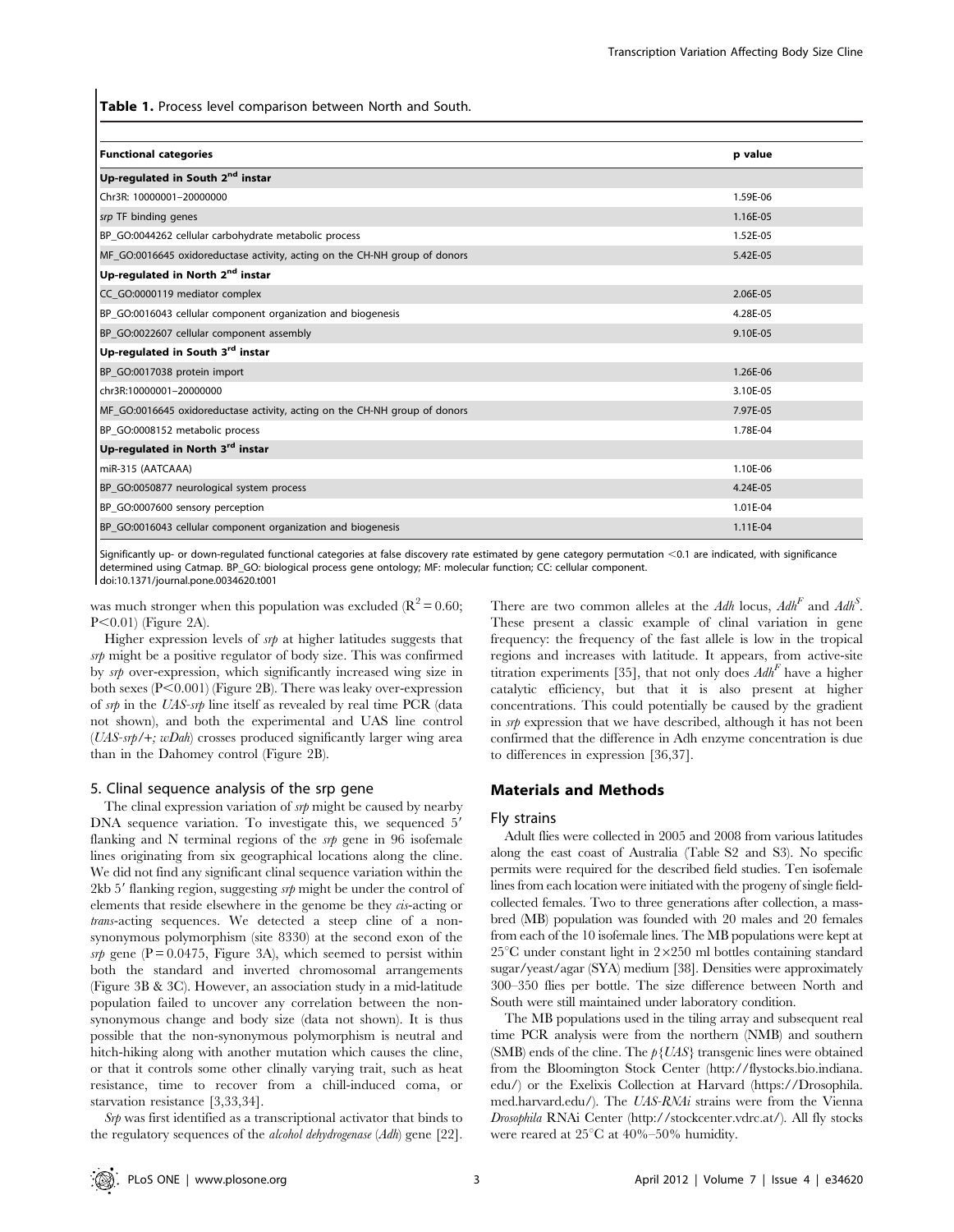

B

#### wing size change in expected direction



Figure 1. Change in wing size where candidate genes were subjected to (A) RNAi knock down of their expression level; (B) Overexpression. The y-axis indicates the effect of RNAi or overexpression on wing size (mm<sup>2</sup>). Positive measure indicates concordance with the prediction based on their expression profiles. \*\*\* $P < 0.001$  \*\* $P < 0.01$  after Bonferroni correction for multiple comparisons. doi:10.1371/journal.pone.0034620.g001

#### Collection of larvae

Since we want to compare the gene expression profile of the different geographic populations, and gene expression changes very rapidly during larval development, larvae of different populations were reared under identical conditions and collected at the same age. Eggs and larvae for all populations within a replicate were collected within one hour. Throughout sample collection, paired sets of southern and northern samples were handled together, to minimise environmental variation.

Two hundred synchronized adult flies of each of the 20 MB populations were gathered to lay eggs on an agar base in a Petri dish with yeast. Larval samples were collected at 64 hr (second instar larvae) and 100 hr (third instar larvae) after egg-laying. At harvest, larvae were carefully removed from the medium with a spatula, snap-frozen in liquid nitrogen, and stored at  $-80^{\circ}$ C until RNA extraction.

#### RNA isolation and array hybridizations

Second and third instar larval samples of five SMB and five NMB populations (Table S2) representing 7 independent sampling points (4 South and 3 North) were chosen for microarray hybridizations (Affymetrix Drosophila tiling array 2.0R). We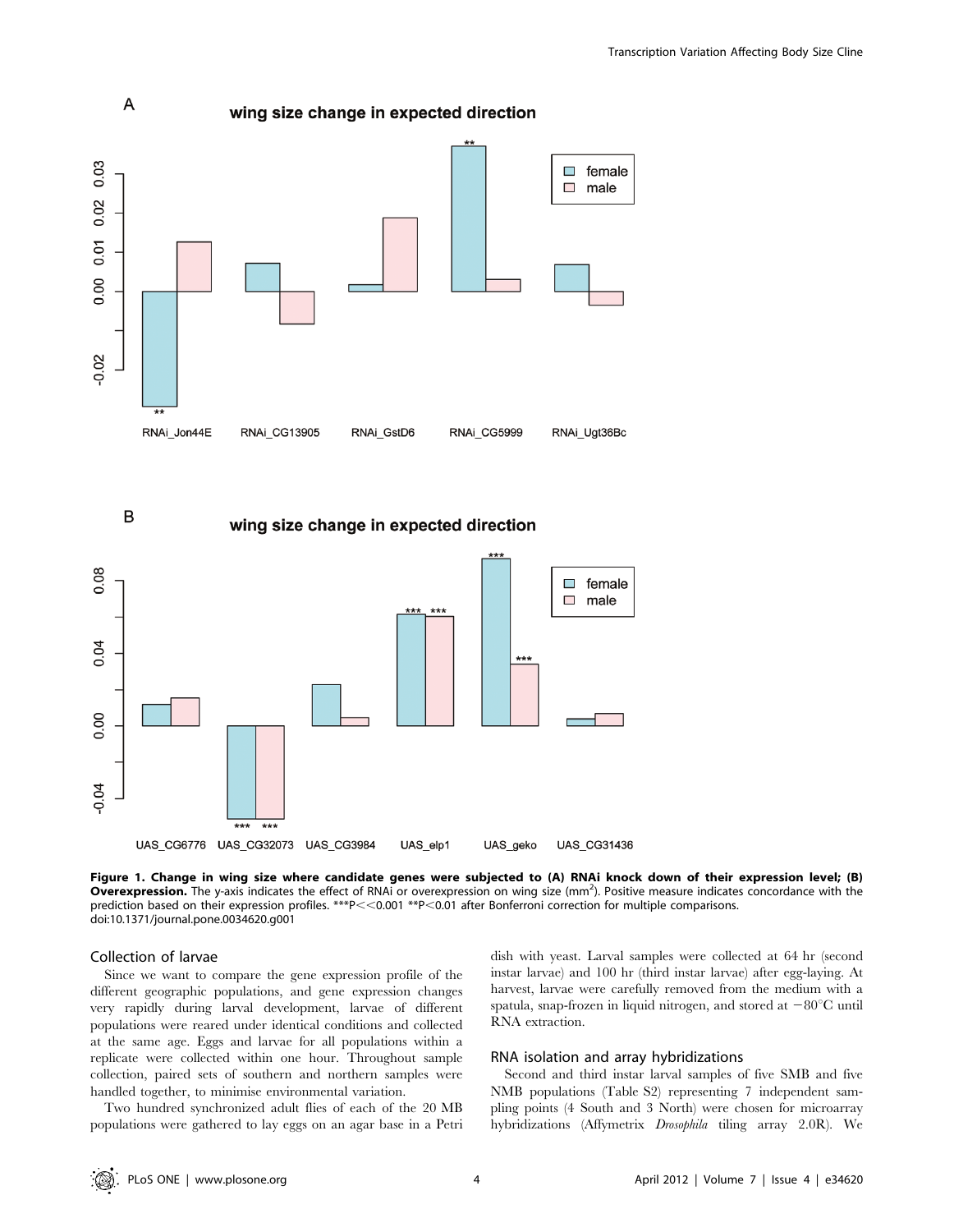

Figure 2. srp expression level affect body size. A. Clinal variation of srp mRNA level. Open circle indicates outlier Coffs Harbour population. B srp over-expression increases wing size: comparison to da-GAL4/+; wDah \*\*\*P<0.001 after Bonferroni correction for multiple comparisons. UAS-srp/da-Gal4 showed 10 fold increase, while UAS-srp/+ showed 5 fold increase of srp mRNA level compared to da-Gal4/+. doi:10.1371/journal.pone.0034620.g002

ensured that the chosen southern and northern samples were handled in parallel throughout sample preparations.

Preparation of RNA samples for the microarray analysis largely followed the Affymetrix manual. Briefly, samples were homogenized in 1 ml TRIzol reagent (Invitrogen, Carlsbad, CA, USA) in FastPrep tubes (Lysing Matrix D; Q-Biogene, Mrogan Irvine, CA, USA) using a bead mill (Hybaid RiboLyser; Hybaid, Teddington, UK). Total RNA was isolated using TRIzol reagent and the RNeasy (Qiagen, Hilden Germany) kit, following the manufacturers' instruction. The mRNA fraction from total RNA was first purified and enriched by rRNA reduction using the RiboMinusTM Transcriptome Isolation Kit (Invitrogen P/N K1550-02). Isolated mRNA was converted into double-stranded (ds) DNA using the GeneChip® WT Amplified Double-Stranded cDNA Synthesis Kit and amplified by in vitro transcription into cRNA using the same kit [39]. The fragmented cRNA samples were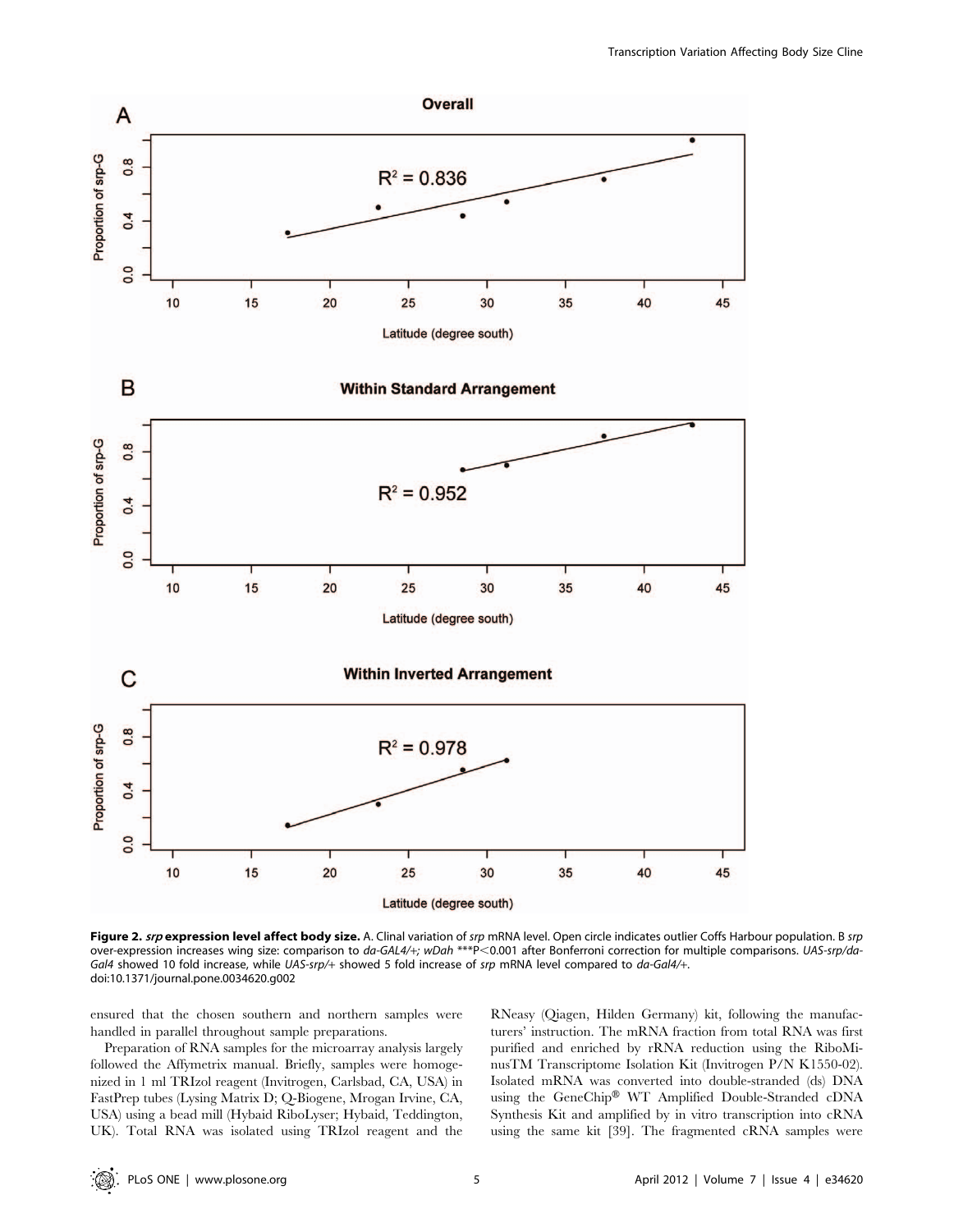

Figure 3. Associations between latitude and frequency of srp-G allele in the 2008 field collection from eastern Australia. Linear regressions were significant overall (R<sup>2</sup> = 0.836, P = 0.00676) and for individuals with the Standard In(3R)P chromosome arrangement (R<sup>2</sup> = 0.952, P = 0.016), and with the Inverted arrangement ( $R^2$  = 0.978, P = 0.00739). doi:10.1371/journal.pone.0034620.g003

labeled, hybridized and scanned by the Affymetrix microarray service at the laboratory of Professor Julian Dow (University of Glasgow).

#### Tiling array data analysis

The data set consisted of five biological replicates of four conditions (North  $2<sup>nd</sup>$  instar larvae, South  $2<sup>nd</sup>$  instar larvae, North  $3<sup>rd</sup>$  instar larvae, South  $3<sup>rd</sup>$  instar larvae) hybridized on Affymetrix Drosophila Genome tiling arrays 2.0. The probe sequences were aligned against the whole *D. melanogaster* genome (release 5.5, Feb 2008) [40], allowing for one alignment error on either strand. 2794677 probes were retained (out of 2877099 locations, 2877067 unique sequences), i.e. those probes mapping to a single location in the genome. A probe was labelled as intergenic if it matched a genomic region outside of all gene boundaries. Otherwise, it was labelled either exonic if it matched at least partially an exon described/predicted in *D. melanogaster* genome release 5.5, or intronic if not.

DNA sequence variation between North and South might affect transcription analysis. We examined density plot of raw hybridization intensity and found no evidence of systematic bias favouring either end of the cline. Before normalization, we performed one round of background subtraction on an experiment and chromosome basis. The background was defined by the following procedure: for each probe, we took the measured intensities for the probe itself, and for the 500 probes on each side of the probe being considered. We then used the bottom 5 percentile value from these 1001 intensities to define the local background value. Finally, we used local regression [41] to smooth local background values. After background subtraction, we performed variance stabilization normalization using VSN [42]. Data normalization across the experiments, while adjusting for effects that arise from variation in the microarray technology, will also adjust for systematic sequence bias (Figure S1).

Differential expression was assessed in two steps: first, we used the hierarchical Bayesian model implemented in Limma [18] on a probe by probe basis. Then we considered that a probe could be differentially expressed in three different scenarios: (1) short, when the probe's P value is below 0.00001, (2) medium, when the geometric average of the probe's P value and the two probes upstream and downstream of it is below 0.01, or (3) long, when the geometric average of P values for 21 probes (10 probes on each side) weighted by a Gaussian function of variance 5 is below 0.1.

#### Catmap analysis

For our Catmap analysis, a ranked gene list based on the Bayesian t statistic from Limma was used as input. The Wilcoxon rank sum was used to generate a score based on the sum of the rankings of all genes with a particular functional annotation, and the significance of that score (the P value) was calculated based on a random gene-rank distribution [20]. Gene categories were considered significantly differentially regulated at FDR (false discovery rate)  $< 0.1$ .

#### Quantitative real-time PCR

Total RNA was extracted as above for all 20 cline end MB populations (Table S2 and S3). The mRNA was reverse transcribed using oligo-dT primer and the SuperScript® II system (Invitrogen). Quantitative PCR was performed using the PRISM 7000 Sequence-Detection System (Applied Biosystems), with SYBR Green (Molecular Probes) as the fluorescent dye, following the manufacturers' instructions. qRT-PCR primers were designed for the 30 candidate genes (Table S4). Primers were optimized (Advanced Biosystems procedures), and relative quantities of transcripts were determined (relative standard curve method) and normalized to the housekeeping gene  $\alpha$ ctin5C.

#### Candidate gene RNAi and over-expression analysis

We mis-expressed 11 candidate genes and the transcription factor  $s$ *r* $\psi$  using p{UAS} or UAS-RNAi lines in which the GAL4 enhancer was driven via the ubiquitously expressed daughterless promoter. Strains were compared on the  $w^{Dah}$  (Wolbachia -) genetic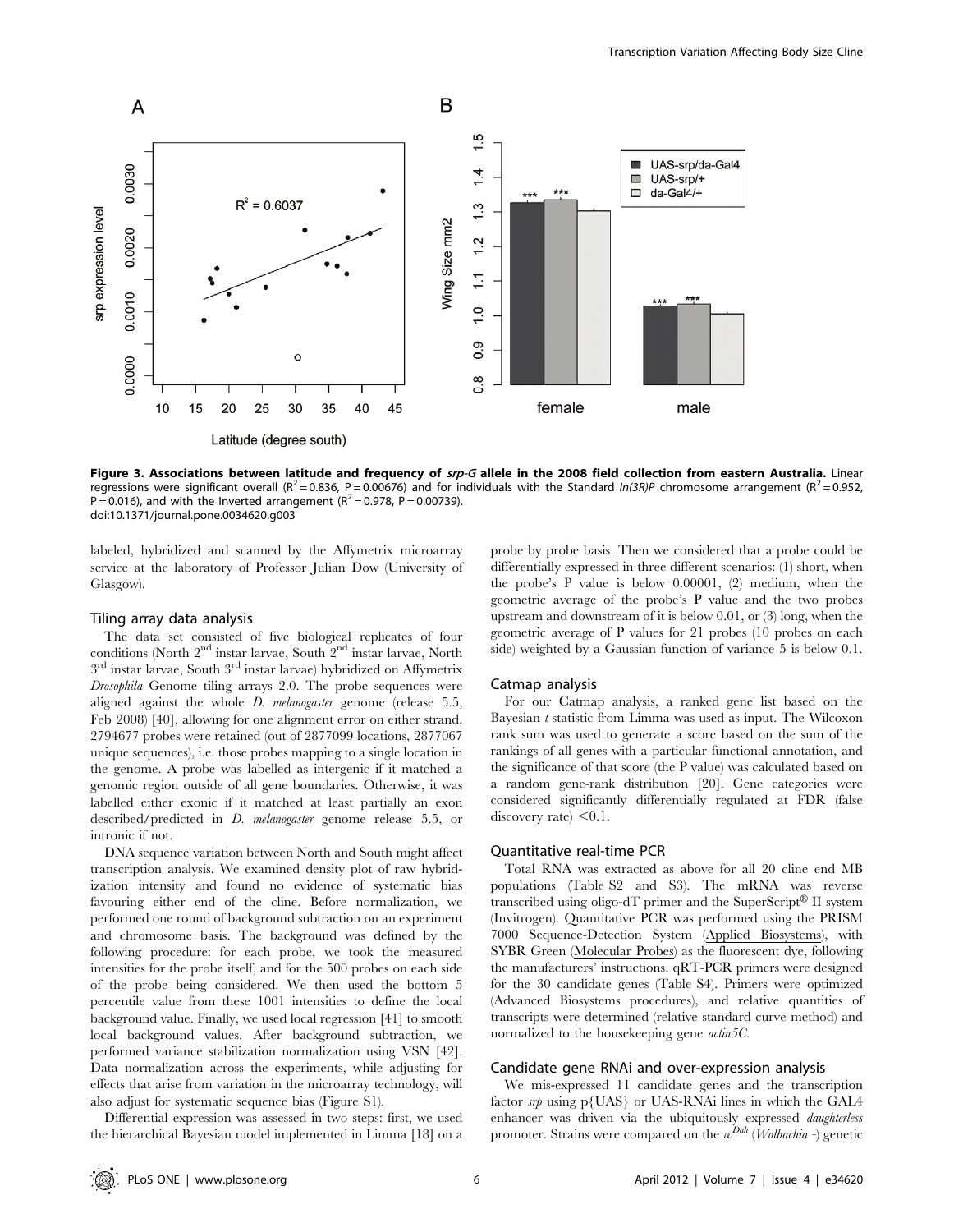background after backcrossing for eight generations. Adults were allowed to mate and lay eggs for 4 hours on a coloured agar medium to improved egg visibility. To control for larval density, 50 eggs were transferred into individual vials containing 7 mL of standard fly medium. Wing size (right side) was determined as previously described [4] after capturing the images under a compound microscope with a camera on at least 30 males and 30 females per cross. The coordinates of five landmarks around the external margins of each wing were recorded and measured using ImageJ (http://rsbweb.nih.gov/ij/). Wing sizes were recorded in pixels and converted to mm<sup>2</sup>.

#### Clinal expression analysis

Drosophila melanogaster mass bred populations were established using flies collected along the east coast of Australia in March/ April 2008 (Table S5). Adults were allowed to mate for 4 hours and 50 eggs were spotted onto each food vial per population. Third instar larvae were harvested 96 hrs post hatching and stored at -70°C until RNA isolation.

Total RNA from 10 larvae per population was isolated using TRIzol® Reagent (Invitrogen). Total RNA was dissolved in 100 µL water and contaminating genomic DNA was removed using RQ1 RNase-Free DNase (Promega). DNase treated total RNA was purified using RNeasy Mini Kit (Qiagen) and first strand cDNA was synthesized using SuperScript® III First-Strand Synthesis SuperMix (Invitrogen).

Real time PCR reactions were set up using the LightCycler® 480 High Resolution Melting Master (Roche). Real time results were normalized using a house keeping gene, RpL11, using the conventional  $\Delta\Delta$ Ct method to estimate relative expression. Cycling conditions were  $95^{\circ}$ C for 10 min followed by 50 cycles of 95 $\mathrm{^{\circ}C}$  for 10 seconds, 58 $\mathrm{^{\circ}C}$  for 15 seconds and 72 $\mathrm{^{\circ}C}$  for 15 seconds. Acquisition of data was carried out at each cycle immediately after the extension phase. The purity of the amplicons was verified by post-amplification  $T_m$  (melting temperature) analysis. Primers used for real time PCR are listed in Table S4.

#### Sequence analysis of the srp gene

Isofemale lines of the 2008 clinal populations were used for a polymorphism survey of the srp gene. Populations were from Innisfail, Queensland (17°31'S, 146°01'E), Rockhampton, Queensland (23°08'S, 150°43'E), Maryborough, Queensland (25°32'S, 152°41'E), Ballina, New South Wales (28°45'S, 153°31'E), Port Macquarie, New South Wales (31.25°'S, 152°52'E), Crooked River Winery, New South Wales (34°44'S, 150°48'E), Melbourne, Victoria (37°43'S, 145°22'E) and Cygnet, Southern Tasmania (43°09'S, 147°07'E). Genomic DNA of 12

#### References

- 1. Calboli FC, Gilchrist GW, Partridge L (2003) Different cell size and cell number contribution in two newly established and one ancient body size cline of Drosophila subobscura. Evolution 57: 566–573.
- 2. James AC, Azevedo RB, Partridge L (1995) Cellular basis and developmental timing in a size cline of Drosophila melanogaster. Genetics 140: 659–666.
- James AC, Azevedo RB, Partridge L (1997) Genetic and environmental responses to temperature of Drosophila melanogaster from a latitudinal cline. Genetics 146: 881–890.
- 4. Gockel J, Robinson SJ, Kennington WJ, Goldstein DB, Partridge L (2002) Quantitative genetic analysis of natural variation in body size in Drosophila melanogaster. Heredity 89: 145–153.
- 5. Rako L, Anderson AR, Sgro CM, Stocker AJ, Hoffmann AA (2006) The association between inversion In(3R)Payne and clinally varying traits in Drosophila melanogaster. Genetica 128: 373–384.
- 6. Weeks JP, McKechnie SW, Hoffmann AA (2002) Disecting adaptive clinal variation: markers, inversions and size/stress associations in Drosophila melanogaster from a central field population. Ecol Lett 5: 756–763.

isofemale lines from each geographic locality was extracted using the Qiagen blood and tissue kits from 25–30 flies. PCR reactions were performed in a thermal cycler using Qiagen Taq polymerase following the manufacturer's protocol. The double-stranded PCR products were purified using exoSAP-IT (GE Healthcare). Purified PCR products were sequenced using an Applied Biosystems 3730XL 96-capillary automated DNA sequencer. Sequences were edited and assembled using Codon Code Aligner Software. ClustalW was used to align sequences for further analyses. Manual adjustments were made where necessary.

#### Supporting Information

Figure S1 Comparison of density plot of normalized array hybridization intensity (log) at gene regions between northern and southern populations. (A) Whole genome level  $2<sup>nd</sup>$  instar larvae (B) Whole genome level 3rd instar larvae stages (C) 3RP region 2nd instar larvae (C) 3RP region 3rd instar larvae. (DOCX)

Table S1 Candidate genes significantly differentially expressed between North and South. Bold letters indicate genes that were subjected to mis-expression.  $\frac{\$}{\$}$  indicates p{UAS} line subsequently tested.  $\overline{k}$  RNAi line tested. \* fold changes estimated from real time PCR. & D. melanogaster genome release 5.5.

#### (DOCX)

Table S2 Populations used for tiling array and real time PCR. (DOCX)

Table S3 Additional populations used for RT PCR. (DOCX)

Table S4 Primers sequences of 29 candidate genes, Nf1 and srp. (DOCX)

Table S5 Latitudinal coordinates of sampled populations for clinal expression analysis. (DOCX)

### Acknowledgments

We thank Adam Eyre-Walker, Matthew Piper, Cathy Slack and Jason Kennington for critical reading of the manuscript and anonymous reviewers for their helpful comments.

#### Author Contributions

Conceived and designed the experiments: YC LP AAH. Performed the experiments: YC SFL CR BW PMD. Analyzed the data: YC EB SFL. Wrote the paper: YC.

- 7. Kennington WJ, Hoffmann AA, Partridge L (2007) Mapping regions within cosmopolitan inversion In(3R)Payne associated with natural variation in body size in Drosophila melanogaster. Genetics 177: 549–556.
- 8. McKechnie SW, Blacket MJ, Song SV, Rako L, Carroll X, et al. (2010) A clinally varying promoter polymorphism associated with adaptive variation in wing size in Drosophila. Mol Ecol 19: 775–784.
- 9. Mackay TF, Stone EA, Ayroles JF (2009) The genetics of quantitative traits: challenges and prospects. Nat Rev Genet 10: 565–577.
- 10. King MC, Wilson AC (1975) Evolution at two levels in humans and chimpanzees. Science 188: 107–116.
- 11. Skelly DA, Ronald J, Akey JM (2009) Inherited variation in gene expression. Annu Rev Genomics Hum Genet 10: 313–332.
- 12. Shapiro MD, Bell MA, Kingsley DM (2006) Parallel genetic origins of pelvic reduction in vertebrates. Proc Natl Acad Sci U S A 103: 13753–13758.
- 13. Abzhanov A, Protas M, Grant BR, Grant PR, Tabin CJ (2004) Bmp4 and morphological variation of beaks in Darwin's finches. Science 305: 1462–1465.
- 14. Gompel N, Prud'homme B, Wittkopp PJ, Kassner VA, Carroll SB (2005) Chance caught on the wing: cis-regulatory evolution and the origin of pigment patterns in Drosophila. Nature 433: 481–487.